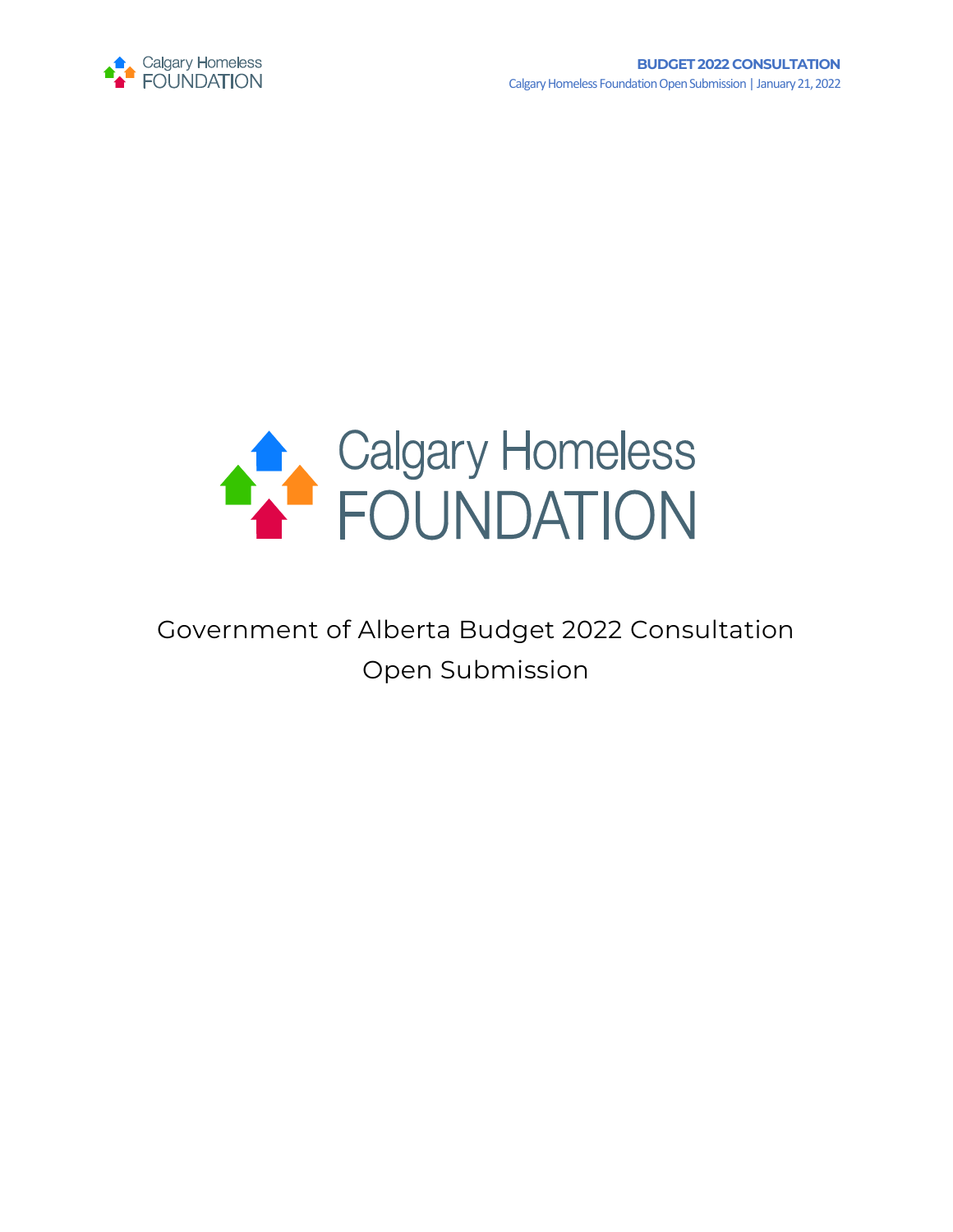

### Government of Alberta Budget 2022 Consultation Open Submission

Calgary Homeless Foundation (CHF) is a community-based organization (CBO) guiding the fight against homelessness in our city. We serve as the system planner for Calgary's Homeless-Serving System of Care (HSSC). CHF operates within a network of organizations, including all levels of government, the private sector, faith-based communities, and non-profits in Calgary's HSSC. Our unique positioning enables a broad line of sight, giving us a deep understanding of the cause-and-effect dynamics of homelessness. As an effective steward of provincial and federal funding, CHF organizes and aligns resources in a costeffective and meaningful way to ensure the highest impact and outcome for the homeless population we serve.

#### Calgary Homeless Foundation's Budget 2022 Priorities

Priority 1: Introduce a High Support Housing Facility to better serve individuals living with complex health needs and experiencing homelessness in Calgary.

Opportunity: Fill a significant gap in the recovery-oriented system of care by introducing a high support housing facility that would provide appropriate health and social supports for high-complexity individuals not currently served by existing housing programs; empower individuals with complex health needs to attain long-term housing stability and help them achieve their recovery goals; enable the reallocation of funds saved by reducing public system usage, address the silos in care by integrating the services of multiple sectors; increase community safety; leverage federal capital funding through national homelessness programming; and provide direct support to Alberta's economy through the creation of construction jobs.

Priority 2: Increase the capacity of the Recovery-oriented System of Care by filling approximately 100 unutilized program spaces for individuals experiencing homelessness

Opportunity: Address the need for supportive housing in Calgary, reduce costs to public systems by ensuring people are stably housed, create capacity to help address the combined impacts of the COVID-19 pandemic and the opioid crisis.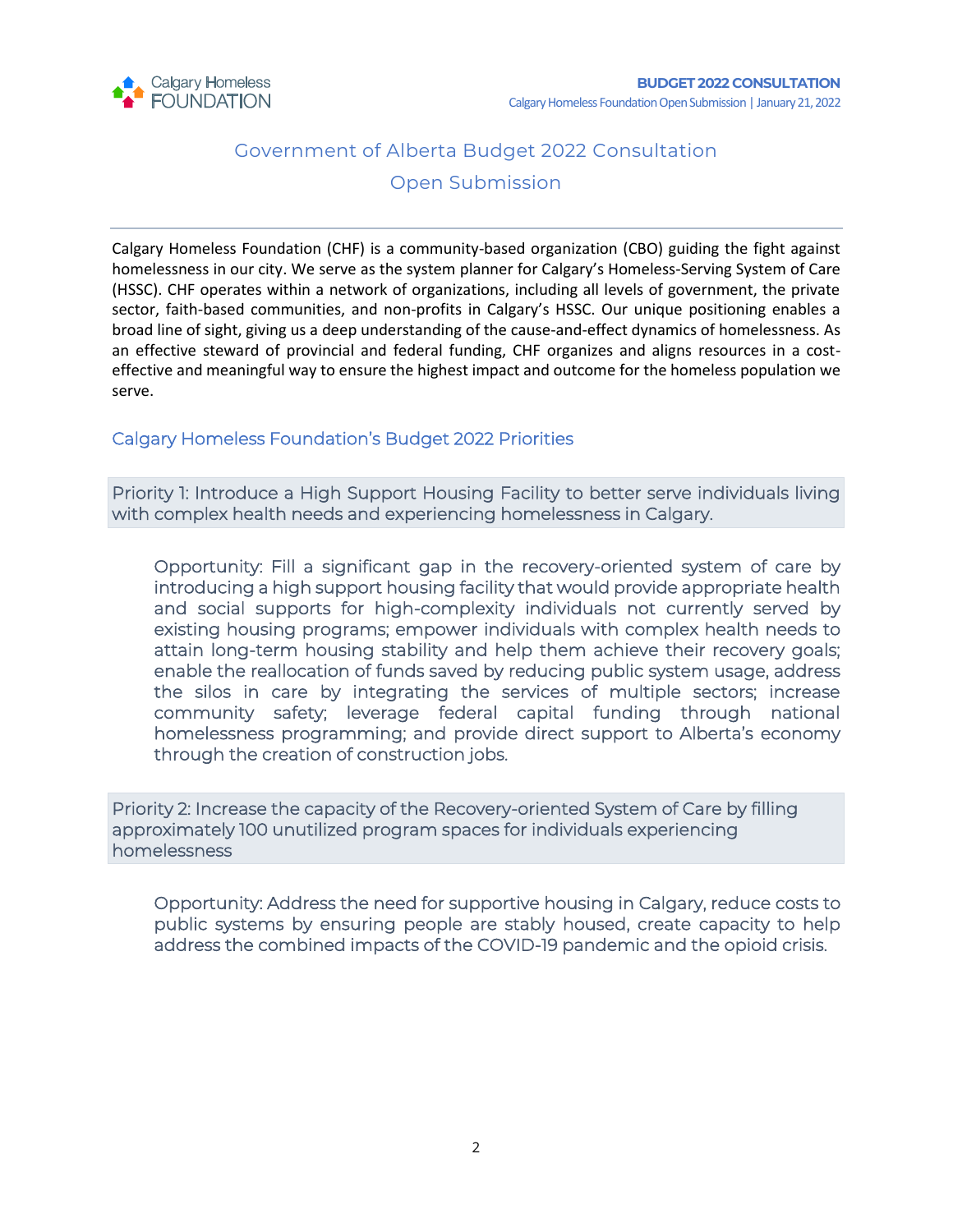

## Body of Submission

#### Priority 1: Introduce a High Support Housing Facility to better serve individuals living with complex health needs and experiencing homelessness in Calgary

#### Background

Through community consultations, CHF identified that a segment of the current and former homeless population is falling within a gap that exists in both CHF and Alberta Health Services (AHS) funded housing models. Specifically, individuals between the age of 35 and 55 with severe and complex health care needs, who are also experiencing homelessness, are currently underserved within our existing supportive housing programs due to lack of adequate support.

**High Support Housing facilities** that provide intensive wrap-around services such as health supports, medical care, case work management, and social services, are in demand in Calgary. There are only a few facilities that can provide these services and assist high-complexity individuals (e.g., those suffering from substance abuse, mental illness, physical mobility issues, high rates of trauma, with co- or tri-morbidities) in overcoming homelessness. A serious gap exists within the high support housing market. An estimated 585 high-complexity individuals are not receiving the level of services they need to overcome homelessness. The cost of "doing nothing" is significant, and would have economic impacts on our healthcare system, social system, judicial system, and overall societal systems.

Calgary Homeless Foundation (CHF) has identified that a High Support Housing Facility intended for highcomplexity clients from all intakes within the homeless system will fill a significant gap in the recoveryoriented system of care. This facility will be aligned with the goals of **recovery communities** which are a proven, cohesive approach to addiction treatment that focuses on the whole person and overall lifestyle changes, providing supports to enhance life skills and social competencies to help clients return to full community living.

#### Recommendations

In 2021, the GoA introduced the Coordinated Community Response to Homelessness Task Force, alongside efforts to support mental health and addictions and the recovery-oriented system of care. The introduction of a high support housing facility represents an opportunity to bridge the work of several ministries, Alberta Health Services, and the provincial homelessness task force by providing integrated and comprehensive housing and health supports for high-complexity individuals.

There are two options for the development of the proposed high support housing facility:

**Option 1**: Concrete 3 or 4 storey new build on a greenfield or brownfield site **Option 2**: Concrete, low-rise hotel conversion.

These could be in any number of locations, but the optimal location will require easy access for clients, community acceptance, and appropriate zoning for supportive housing, food, and medical services. The introduction of this facility, in any location, should be prefaced with a strong community engagement strategy to address and mitigate any community concerns.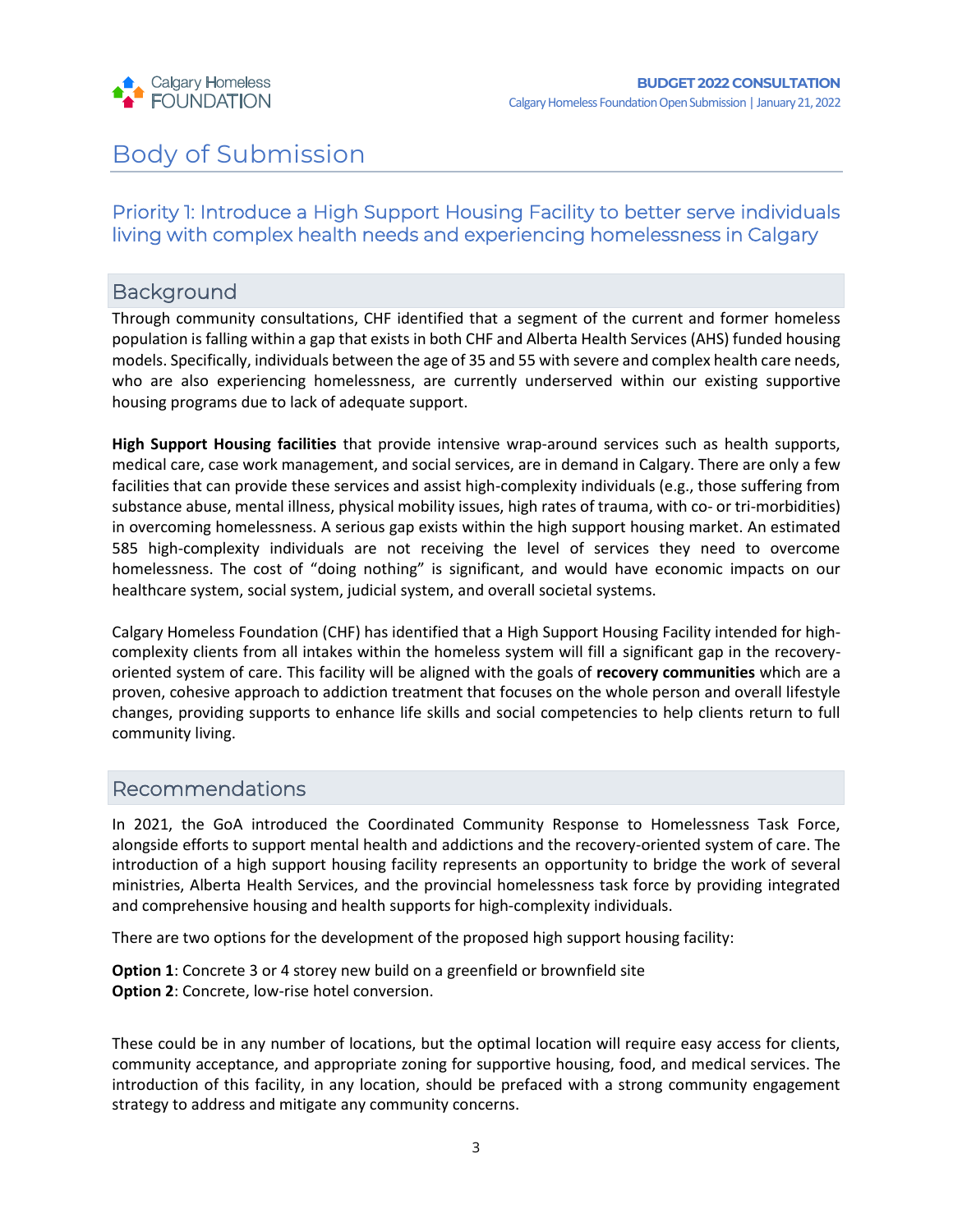

The High Support Housing Facility would be considered a Special Care Facility, operating under Assisted Living land use definition. It will house 60 high-complexity individuals experiencing homelessness. It will provide in-house medical and social support for persons living with physical disability, mental health diagnosis and/or addiction. The proposed facility could serve but is not limited to individuals with the following physical and mental health challenges:

- Severe and persistent mental illness (e.g., schizophrenia or personality disorders)
- Dual diagnoses of mental illness and addictions
- Dual diagnoses of mental illness and developmental disability
- Cognitive impairment unrelated to developmental disability (e.g., acquired brain injuries)
- Neurodegenerative conditions associated with ageing and/or addiction, including dementia; and Palliative (End of Life) care

Funding for the facility will require support and cooperation from all three levels of government. The commitment from the Government of Alberta to provide operational funding for this facility would unlock opportunities to leverage federal capital funding through Reaching Home and the Rapid Housing Initiative (RHI). Building permits and construction will require support from the City of Calgary.

#### **Outcomes**

The introduction of this facility represents an innovative plan to respond to a critical system gap in the recovery-oriented system of care for high-complexity Calgarians who are experiencing homelessness. The needs of the homeless population, prioritized by this project, will support many of the goals and strategies outlined in **Alberta Health Services 2020-2024 Health and Business Plan; Stronger Foundations: Alberta's 10-year Plan to Improve and Expand Affordable Housing; the Coordinated Community Response to Homelessness Task Force; and Calgary Mental Health and Addiction Community Strategy and Action Plan 2021-2023.**

Below are the estimated differences in social costs between introducing the High Support Housing Facility using option 2 (hotel conversion), when compared to the status quo ("doing nothing") cost of services for 60 clients projected for 5, 10 and 15-years. In each five-year period, implementing the High Support Housing Facility will result in the following projected savings.

- **5-year differential**: \$36.8 million
- **10-year differential**: \$116.0 million
- **15-year differential**: \$205.3 million

These values are based on an analysis of the social impacts which include measurable impacts that can be monetized, and non-measurable impacts that still contribute to an individual's overall wellbeing. Examples of positive socio-economic impacts for clients that would be served by the High Support Housing facility, as well as the Government of Alberta include the following:

- **1. Improved Quality-of-life for individuals with complex health needs**
	- Decreased incidences of violence from other clients or from the streets
	- Improved ability of individuals to achieve and maintain long-term housing stability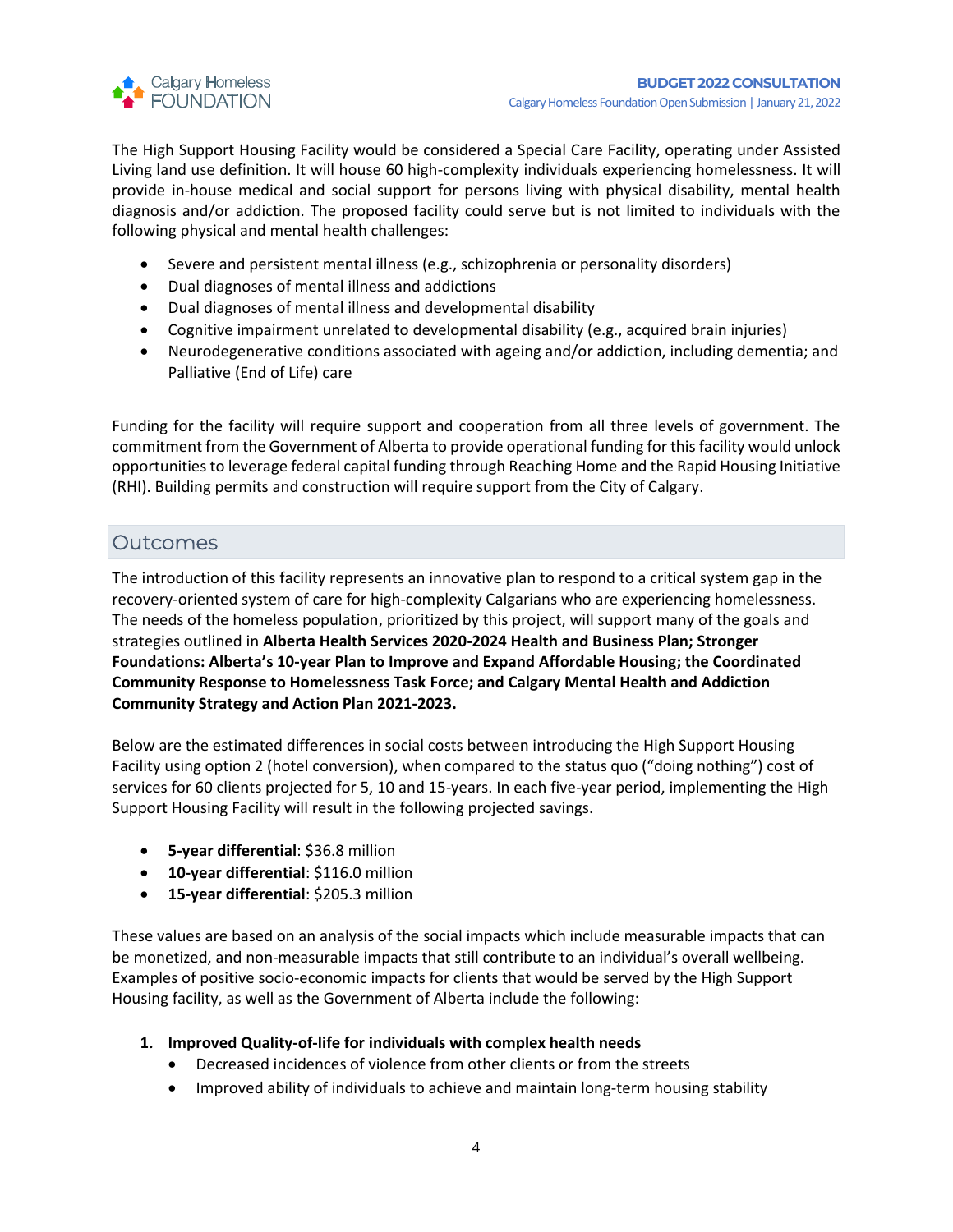

#### **2. Reduced public system usage enabling re-allocation of funds to other needs**

- Reduction in public system usage including healthcare, social services, and the judicial system (e.g., emergency medical services, Calgary Police Services, emergency rooms, hospital, jails, and courts)
- **3. Long-term social impacts** 
	- Potential for clients to transfer back to medium- or low-complexity facilities and handle their own finances
	- Reduction in investigating and prosecuting human trafficking, sex trade and sexual exploitation offenses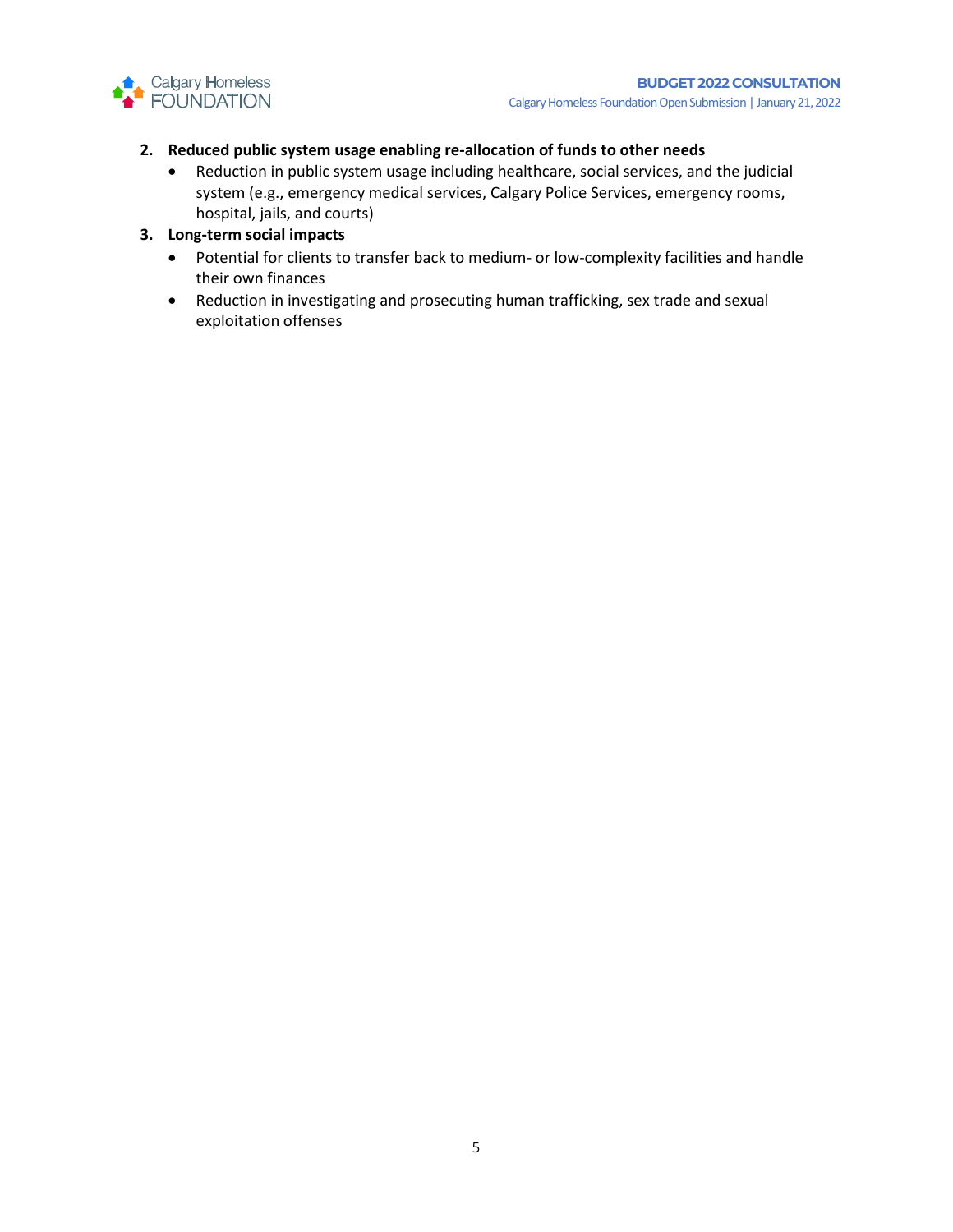

#### Priority 2: Increase the capacity of the Recovery-oriented System of Care by filling approximately 100 unutilized program spaces for individuals experiencing homelessness

#### **Background**

The combined impacts of the COVID-19 pandemic, the opioid crisis, and the economic downturn have created a greater need for housing options with support in Calgary. As Calgary's Community-based Organization (CBO) addressing homelessness, CHF funds program spaces that provide critical supports and permanent housing for people experiencing chronic and episodic homelessness.

At present, there are approximately 100 unutilized program spaces within three buildings that are available to be filled by programs. These will expand existing services within the recovery-oriented system of care and support individuals experiencing homelessness.

#### Recommendation

Calgary Homeless Foundation recommends that the Government of Alberta provide funding to support the utilization of the vacant program spaces. Costs to fill the proposed program spaces will be dependent on the program type. The estimated operating cost is \$17,500 per person for scattered-site programs and \$42,500 per person for place-based programs, which would support a recovery model.

#### **Outcomes**

The funding provided by the Government of Alberta to support the use of vacant program spaces will add to the limited housing stock for vulnerable populations; facilitate a recovery model; broaden the continuum of programming available to those experiencing or at risk of homelessness; and expand Indigenous programming. These outcomes will advance the strategies and goals outlined in **Stronger Foundations: Alberta's 10-year Plan to Improve and Expand Affordable Housing; Alberta Health Services 2020-2024 Health and Business Plan; the Coordinated Community Response to Homelessness Task Force; and Calgary Mental Health and Addiction Community Strategy and Action Plan 2021-2023.** 

The three buildings with vacant program spaces would offer **45** units for family housing, **50** units for single adults, and in April 2023 an additional **51** spaces will be available. These spaces could support the following program types:

- **Addiction transitional housing:** Short/mid-term (typically <2 years), specifically for individuals recovering from substance use
- **Sober living environment:** with supports available
- **Mental health housing:** Mid/long term housing for individuals experiencing mental health issues, with supports and services provided

The funding provided would increase the capacity of the recovery-oriented system of care, improve access to and choice of housing, and expand access to the services provided by Alberta's recovery coaches. This would ensure connections and supports, which span across a continuum from a clinical to community-